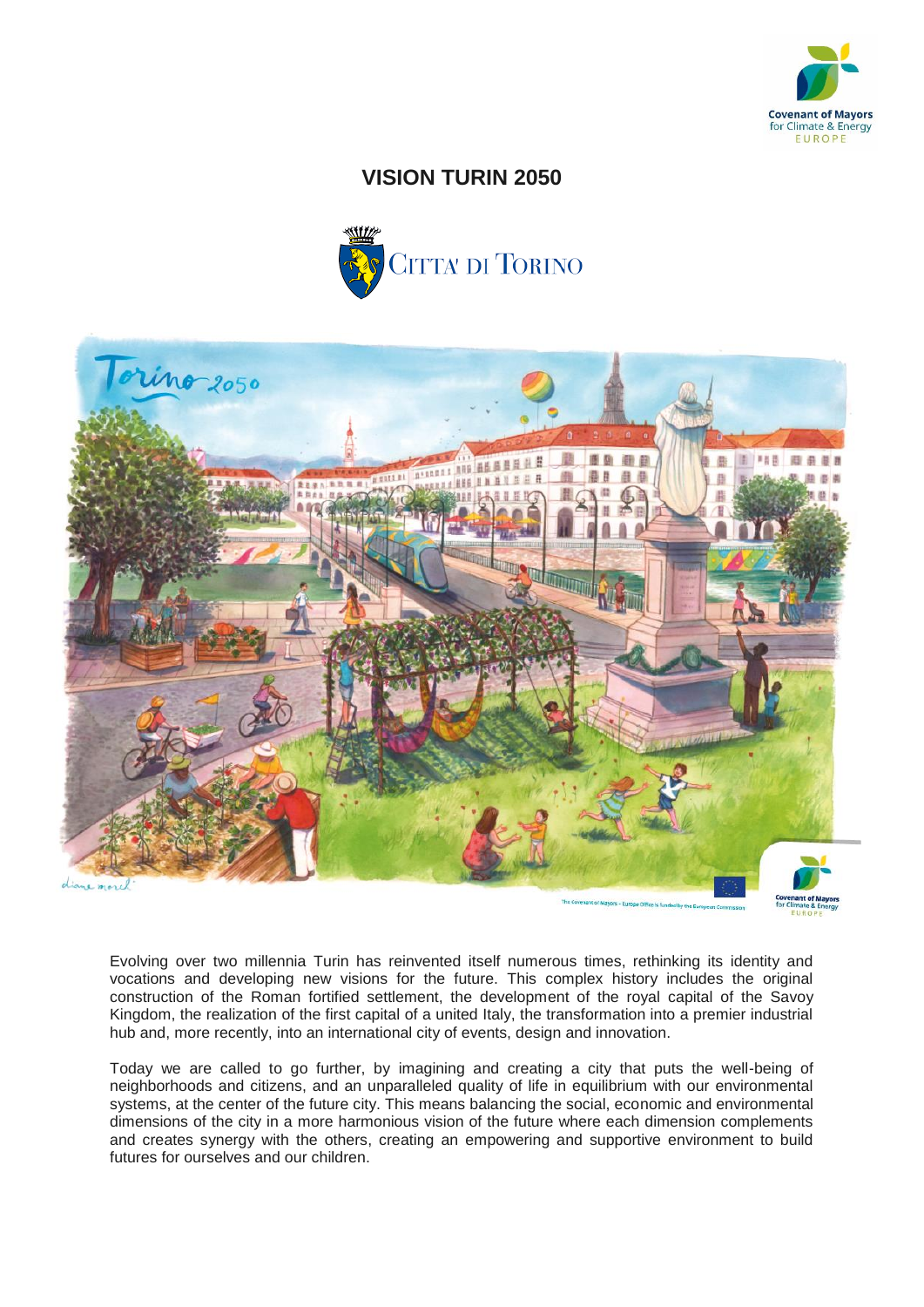

It is this equilibrium that strengthens the fabric of a city, allowing a community to overcome emergent and unforeseeable challenges, because it is able to support all aspects of the community, regenerate itself and restore that balance; in short, it is resilient.

Strengthening this balance moving forward will require a new approach to community engagement, an approach capable of genuine dialogue with local communities, capable of active listening and responsiveness to ensure needs are met and local priorities set the agenda for the future. Such an approach prioritizes the right to housing, health, education, work, food security, cultural development, mutual respect, a safe and healthy environment, economic opportunity, and space to play and express oneself.

Building a sustainable and resilient city means placing significant emphasis on the urban environment, the green infrastructure of the city, and promoting a new, more circular economy and an ecological transition. In the Turin of the future ecological transition goes hand-in-hand with innovation, opportunity, skills, and attractive lifestyles, all qualities increasingly sought-after by those who are willing to adopt a new city in which to start a business or build their future.

Turin in 2050 will be based on four key principals: public participation, dynamism, livability and solidarity.

# **PARTICIPATORY**

#### A city of Active Citizens and Neighborhoods

The Participatory City listens, communicates, involves and collaborates internally and externally, and in this way it senses and reacts in time to social, economic and environmental changes. The Participatory City values transparency in administrative and deliberative processes, ensuring that public data is shared, accessible and easy to understand so that communities are informed and empowered to take appropriate action to advance the common good.

In the Participatory City engagement is aimed, on the one hand, at improving the development of public policies and the delivery of services, through the collection of opinions, ideas and projects.

On the other hand, it gives communities the opportunity to engage proactively in the development of civic life, in the design of public spaces and in the management of community assets, in launching initiatives, developing new projects, networks, services and businesses, in self-organizing supportive activities in their neighborhoods.

A City that places community engagement at the heart of its vision of the future ensures that every community is both accessible and connected, so that communities are empowered to foster their own identities and do so in complementarity with other neighborhoods. As such the urban fabric of each neighborhood should be rich with services and commercial activity stimulating a variegated and extensive social, cultural and economic life.

## **DYNAMIC**

A city rich in culture, innovation, opportunities and talents

Dynamic Turin is a city with an innovation ecosystem focused on emerging technologies and new manufacturing, rich cultural offerings and a unique position surrounded by the alps, near other major centers and a renowned agricultural hinterland.

A Dynamic Turin is a curious city, one open to new ideas and projects, and which provides the fertile ground to test and apply them in. By seeking and fostering new opportunities, and providing the spaces, the technological infrastructure and the conditions for them to grow, a Dynamic Turin turns itself into an open laboratory for urban innovation towards the ecological transition.